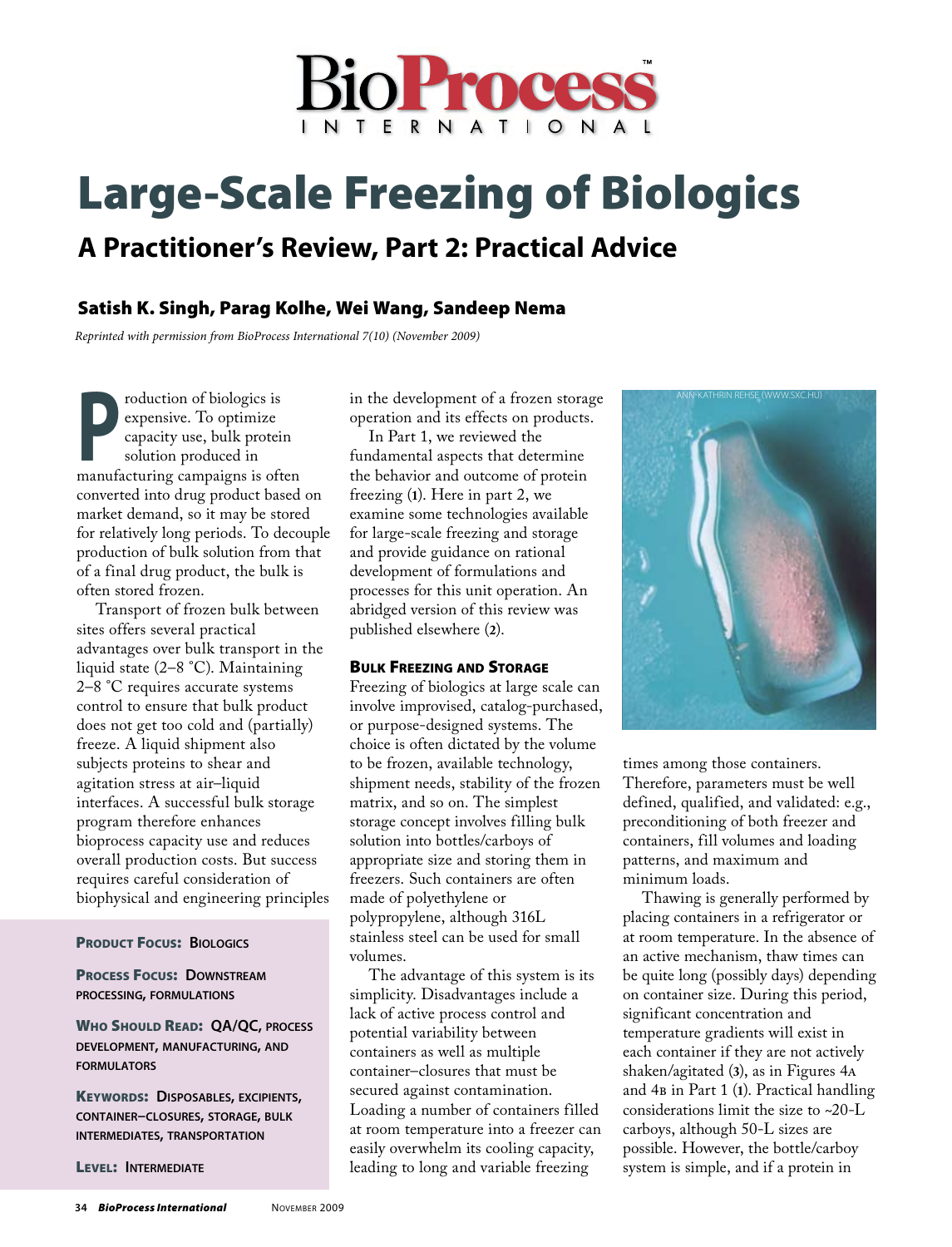formulation is robust and stable under a wide range of freeze–thaw conditions and can withstand cryoconcentration, this is the preferred mode of operation for many companies.

Variations intended to overcome the passive freezing limitation above include blast cooling with (vaporized) liquid nitrogen and dry ice/ethanol baths. But we are unaware of published studies on the freezing of bulk-scale proteins with such systems.

Sartorius-Stedim (www.sartoriusstedim.com) offers a large-scale bulk solution for freezing in stainless steel vessels (cryovessels). Fundamental and practical aspects of the system design have been published (**4**). These vessels consist of jacketed, cylindrical, stainless steel tanks each with an internal, radial, finned, heat exchanger that effectively divides the tank into eight longitudinal sections. That reduces the heat-transfer distance and improves heat transfer across the entire volume (Figure 5). This CryoFin technology is said to promote dendritic ice formation, thus avoiding potentially damaging effects of cryoconcentration (**5–7**). Cryoconcentration is unavoidable, however, given the distances involved for heat and mass transfer (Figure 6) (**8**).

Cryovessels are cooled and heated by an external refrigeration system that circulates heat transfer fluid through the jacket and core of the fin system. The temperature profile of that fluid is programmable for reproducible vessel temperature profiles. The vessels are kept stationary through freezing below 0 °C, but they are gently agitated by rocking during thawing. The lack of agitation during freezing prevents solute movement and promotes dendritic ice formation. Agitation during thawing, however, promotes rapid mixing of thawed material, thereby removing concentration hot spots and maintaining a uniform temperature in the solution for rapid thawing. The lowest working temperature for this equipment is –60 °C, and nominal vessel volumes range 20–300-L.

One variation of bulk-freezing technology is the FreezeContainer system from Zeta Holdings (www. zeta.com). Jacketed vessels (currently limited to 300-L) are cooled or heated through an internal circulation system (mounted in their lids). Heat exchange is accomplished by an external refrigeration system through a circulating heat transfer fluid. The temperature profile is programmable, and the entire container is agitated during thawing.

Sartorius-Stedim also offers Celsius large-scale bag freezing systems using upright bags made of Stedim71 film (ethylene vinyl acetate product-contact material). These are filled with a solution to be frozen and held with slight compression between two plates that serve as heat-exchange surfaces. The plates are cooled/heated by circulating heat transfer fluid from an external, programmable refrigeration unit. The slight compression provides improved contact and heat transfer, resulting in a frozen bag the shape of a pillow (Figure 7). The bag is placed in a frame so as not to damage the material inside during handling and transport. Currently available nominal bag sizes are 8.3 L and 16.6 L, with fill volumes ranging 2.1–8.3 L and 4.2–16 L, respectively. Six bags can be simultaneously processed in one cryo

**Figure 5:** Schematic of a cryovessel shows its jacket and heat-transfer fins. The cutout shows Cryowedge and Cryocassette units designed to represent small-scale models of heat-transfer dimensions in the full-scale cryovessel.



unit for a combined maximum total volume of 100 L. The bags are kept stationary during freezing, but the whole unit is rocked during thaw to promote mixing in the bags. Further mixing of the thawed solution is required, however, to ensure homogeneity of the bag's contents.

# Developing Frozen **STORAGE OPTIONS**

Formulation development for proteins has traditionally focused on products and their final presentation. Bulk storage has been considered as an

**Figure 6:** Cryoconcentration and the pattern of ice formation in a Cryowedge unit is visualized with a dye as a function of time as freezing progresses (indicated by arrows).

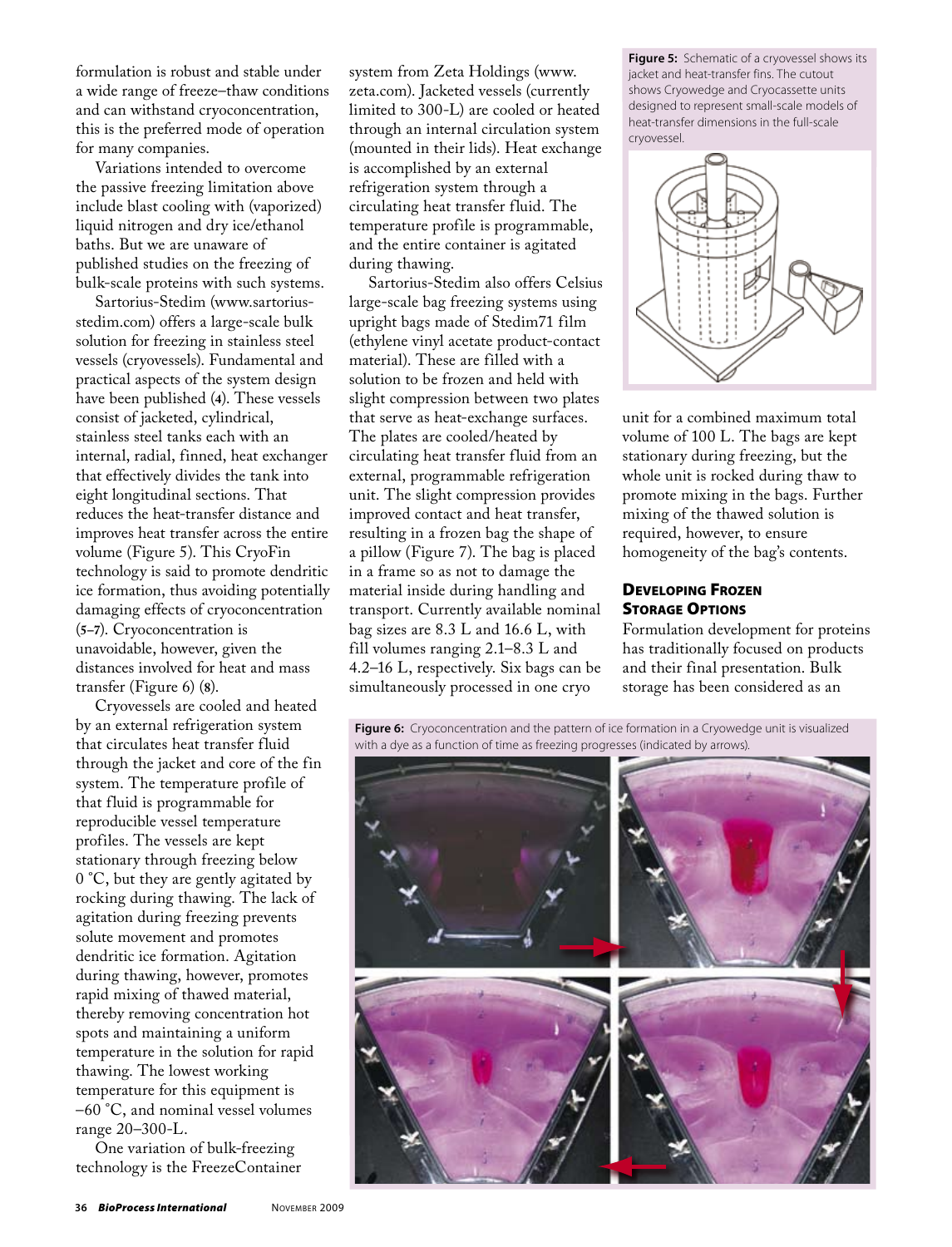afterthought. For a proactive approach to this step, some practical guidelines are provided here. Note that a composition optimized for frozen bulk storage may not be the same composition as that of a marketed drug product. In general, the excipients used for frozen bulk storage will be the same or a subset of those of the drug product. However, their concentrations may be different.

**Excipients for Frozen Storage Stability:** The following list provides a starting point for identification of a formulation with appropriate protective properties for the studies suggested here: Sugars, polyhydric alcohols, certain amino acids, and salts (as well as polyethylene glycol, PEG) have cryoprotective properties. In addition, a surfactant may be required to protect against ice-interface– induced denaturation, although PEG has been proposed to protect by the same mechanism.

**Freeze–Thaw Cycle Stress Studies and Formulation Development:** Based on a knowledge of the phenomena occurring during freezing and thawing, it is generally considered best to do both as rapidly as possible to reduce time spent in transition (**1**). Because of their size, however, production systems cannot be processed as rapidly as small-scale systems in laboratories. Performing freeze–thaw (FT) cycle studies is standard practice in formulation development to assess the ability of an excipient to provide thermodynamic and interfacial stabilization. FT studies therefore should be designed to cover a range of cooling and heating rates.

Depending on volume, freezing with a significant degree of supercooling and rapid nucleation, slow freeze, and slow thaw without agitation provide the greatest stress. FT cycles should cover a range of temperatures, but thawing/holding between –10 °C and 5 °C are likely to be worst case because it prolongs time spent in transition. If the primary mechanism of FT-induced structural damage is denaturation at the ice interface (**1**), studies at low biologic concentrations are more likely to produce detectable changes.

**Figure 7:** Schematic of the large-scale bag freezing system shows how a bag (in its frame) is processed by compression between heat-transfer plates.



If cryoconcentration-induced changes in solute environment (as described in Part 1) are the main mechanism of damage, then a highconcentration formulation may be the worst case to test. Thus, the impact of FT cycling should be evaluated at both low (~1/3×) and high (~3×) protein concentration levels. These studies can be used to identify which excipients function best as stabilizers and will likely include excipients that function through preferential exclusion and through prevention of unfolding at the ice interface. Excipients that crystallize on freezing are unlikely to be effective cryoprotectants.

Follow-up studies should optimize the composition to move the glass transition temperature  $(T_g^{\prime})$  toward higher temperatures (as discussed in Part 1). This generally requires increasing the protein concentration while decreasing the stabilizer concentration. The objective is to find the least amount of stabilizer required to provide adequate FT and frozen storage stability. Appropriateness of a composition should be confirmed by longer-term stability studies. In many cases, this would make the composition of the frozen bulk different (higher protein, lower stabilizer concentrations) from that of a final drug product. However, the difference can be readily adjusted during final product manufacture with a suitable diluent. Crystallizing excipients will not provide a glass transition temperature.

#### **Long-Term Frozen Storage Studies:**

As discussed in Part 1, practical storage conditions are preferably below  $T'_{\rm g}$  of the matrix unless a protein is robust enough to tolerate a higher temperature. Frozen-state stability studies that are above and below  $T'_{\rm g}$  are required as part of formulation development. Prolonged frozen storage is a stress that unfortunately cannot be easily mimicked by an accelerated study. Freezer temperatures of –70 °C, –40 °C and –20 °C are common because most disaccharide cryoprotectants have glass transitions around –30 °C. A possible accelerated temperature is –10 °C. But to ensure that all stability samples are frozen, they should be first placed at –40 °C before stability testing. This is obviously most important for the –20 °C and –10 °C samples, which may not freeze otherwise. The *US Pharmacopeia*  defines the –20 °C condition as ranging from  $-10$  °C to  $-20$  °C, and the *European Pharmacopoeia* defines this as  $-20 \pm 5$  °C, so the impact of temperature fluctuations must be assessed. Again, a –10 °C storage gives a worst-case condition.

**Choice of Technology:** For this discussion, we are calling systems that incorporate active cooling/heating (such as the cryovessels) as active, whereas passive systems consist of bottles/carboys placed in a freezer. At the outset, it must be recognized that commercially available active, controlled FT systems control only the rate of heat removal/supply. During freezing, that enables the reproducible application of a predefined rate of heat removal. During thawing, the ability to actively heat a frozen mass while providing agitation is an advantage that enables practical reduction of thawing time. However, despite being called "controlled," such systems do not control the degree of supercooling, the rate and extent of ice nucleation, and the final ice-interfacial area achieved, all of which are critical to the ultimate outcome of a process. Controlled systems simply increase the probability that those parameters would be consistent from batch to batch.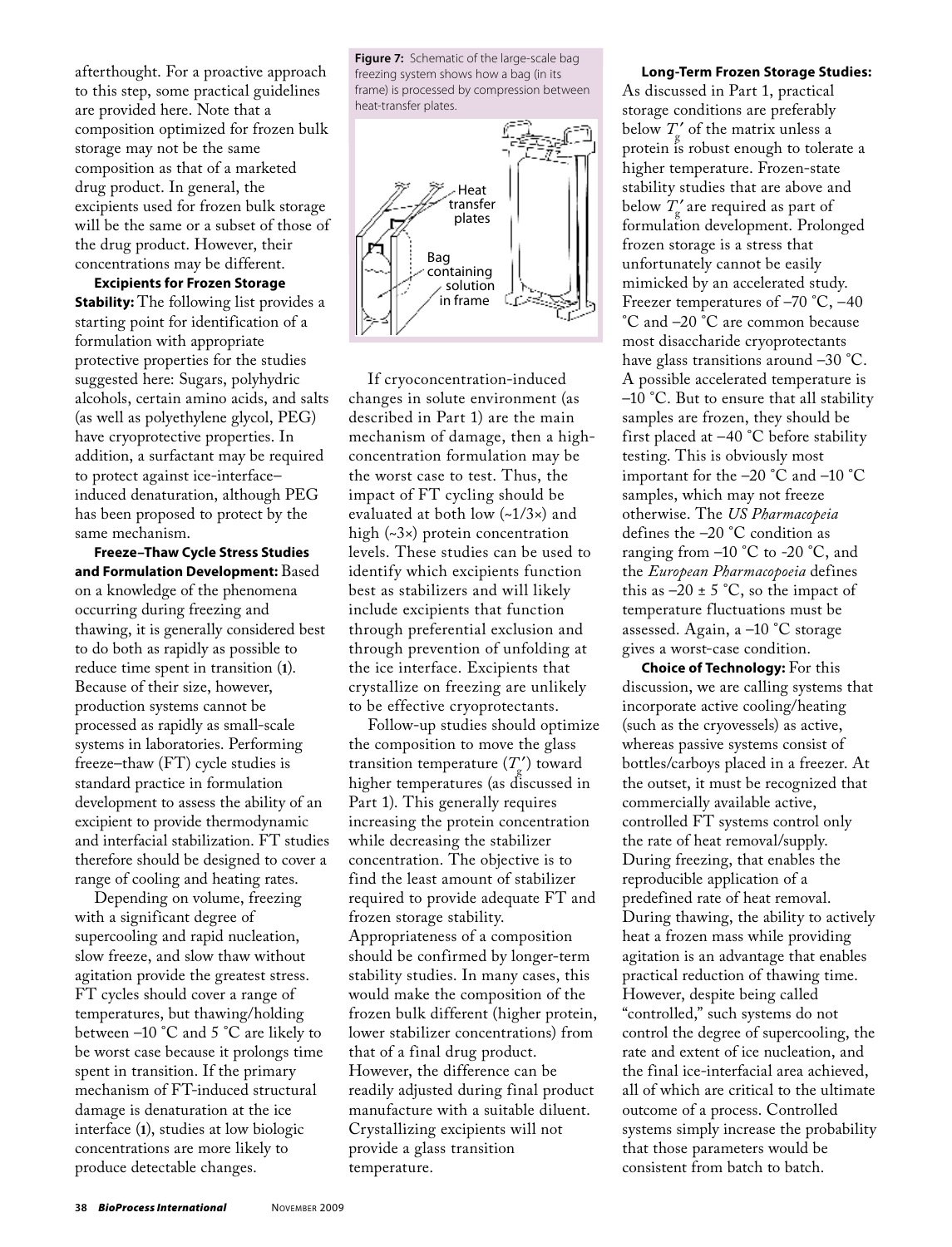The "FT Technology Considerations" box lists some factors that would come into play in selection of FT technology.

# Process Development and Stability Studies

Scale-down models that mimic largescale systems are useful for development studies and could also be used for regulatory stability studies. Selection of a technology for bulk protein storage affects the design and execution of ICH stability studies. ICH Q5C states that "drug substance entered into a stability program should be stored in containers that properly represent the actual holding containers used during manufacture." Although traditionally the "representation" has been limited to construction materials, consideration from a process perspective also may be required. However, if a system is to be used for regulatory stability studies, it must be robust, qualifiable, and not too cumbersome to handle in a QC environment.

To obtain similar time–temperature profiles, scaling down should be performed on the basis of heat and mass transfer dimensions. This requirement makes it impossible to truly mimic a system of bottles/ carboys using smaller containers. Given the lack of alternatives, general practice is to use small bottles/carboys of the same material of construction and simply place them in freezers to freeze (and in a refrigerator or at room temperature to thaw). The validity of those smaller-scale alternatives can be improved by measuring temperature profiles in the larger containers. Fullscale temperature profiles should be obtained in freezers and refrigerator/ room temperature situations by placing carboys/bottles in "worst-case" locations from a heat-transfer perspective. Placebo solutions can be used to obtain such profiles. Resulting profiles can be mimicked to some extent in smaller bottles by placing them in programmable glycol baths for freezing/thawing. Other, less-exact alternatives include wrapping the smaller bottles in insulation to slow down their rate of cooling or heating

# FT Technology Considerations

**Product Robustness:** Passive systems will generate a greater degree of variation among containers of one batch (placed in different spots) and potentially between different batches. Such variability can be reduced by defining pretreatment, placement, and load. Active systems allow tighter process control. However, all parts of material in a tank or bag do not experience the same freezing process, so formulation must be designed to accommodate inherent variabilities.

**Process Volume:** Passive systems are limited by storage and handling considerations. Current knowledge suggests a 20-L maximum per carboy, although 50 L may be possible. Batch size and logistics determine selection. Active systems vary from 2.1 L (minimum bag volume) to 300 L (stainless steel tank).

**Capital:** Passive systems require appropriate freezer dimensioning. Consideration must be given to whether containers are disposable or reusable. Active systems require specialized equipment involving significant capital investment.

**Material Compatibility:** Passive systems imply availability of a variety of contact materials: Polyolefins (HDPE, PP), PETG, and stainless steel are common. Extractables and leachables — including the effects of reuse (e.g., repeated cleaning and sterilization cycles) — must be considered as a part of qualification of compatibility. Active systems are currently limited to stainless steel, hastalloy, or bags with ethylene vinyl acetate (EVA) contact layers. Again, appropriate compatibility studies must be performed.

**Storage Temperature:** Passive systems can be processed down to –70 °C or –80 °C and stored. Available freezers accommodate most sizes. For all plastics-based containers, due consideration of handling must be given to fragility at such temperatures. Most noncrystalline polymers have a glass transition temperature. Brittleness temperatures are published for a number of polymers (e.g., www.matweb. com). Active systems can process down to –50 °C in general, and operational storage for stainless steel systems is probably also limited to the same temperature. Bags can be stored at –70 °C or –80 °C with some handling issues due to possible fragility. Storage below –20 °C with either type of system requires special facilities because of the sizes and volumes involved.

**Miscellaneous (Container–Closure Integrity, Maintenance, Shipping, and Process Validation):** Passive systems may require multiple containers for storage of one batch of solution — so multiple container–closures would be involved, implying some risk of contamination. When disposable containers are used, their cost and disposal have to be addressed. If multiple-use containers are the choice, then their maintenance (including closures), cleaning (validation) program, and lifetime must be evaluated. For transportation, multiple containers increase contamination risk. Welldefined protocols must be created for handling, fill volumes, preconditioning, FT, placement, loads, and so on. In-process monitoring positions must be defined. A proper validation program will account for all possible variations.

Active systems using stainless steel vessels also require significant maintenance and cleaning (validation) programs. The disposable bag system is advantageous in this respect, but cost of disposal and waste management will have to be considered. Options are available for transportation. Such systems should be easier to validate because their process parameters are controlled and reproducible.

when placed in a freezer or outside to thaw. But such handling is obviously cumbersome (with associated risk for deviations) and is seldom incorporated as part of formal stability studies.

The Cryowedge scaled-down system for cryovessels represents one small wedge from the tank as Figure 5 shows. Critical heat-transfer dimensions of a full tank are mimicked in this system for studying process and formulation development at small-scale. The Cryowedge

cooling/heating program can be designed to obtain temperature profiles in a wedge similar to what would be obtained in a full-scale tank. This scale-down system provides insight into large-scale freezing and thawing, and our studies show that it is not devoid of cryoconcentration effects.

The system is scaled down even further with a Cryocassette system, small 30-mL and 100-mL size cassettes that can be placed in the